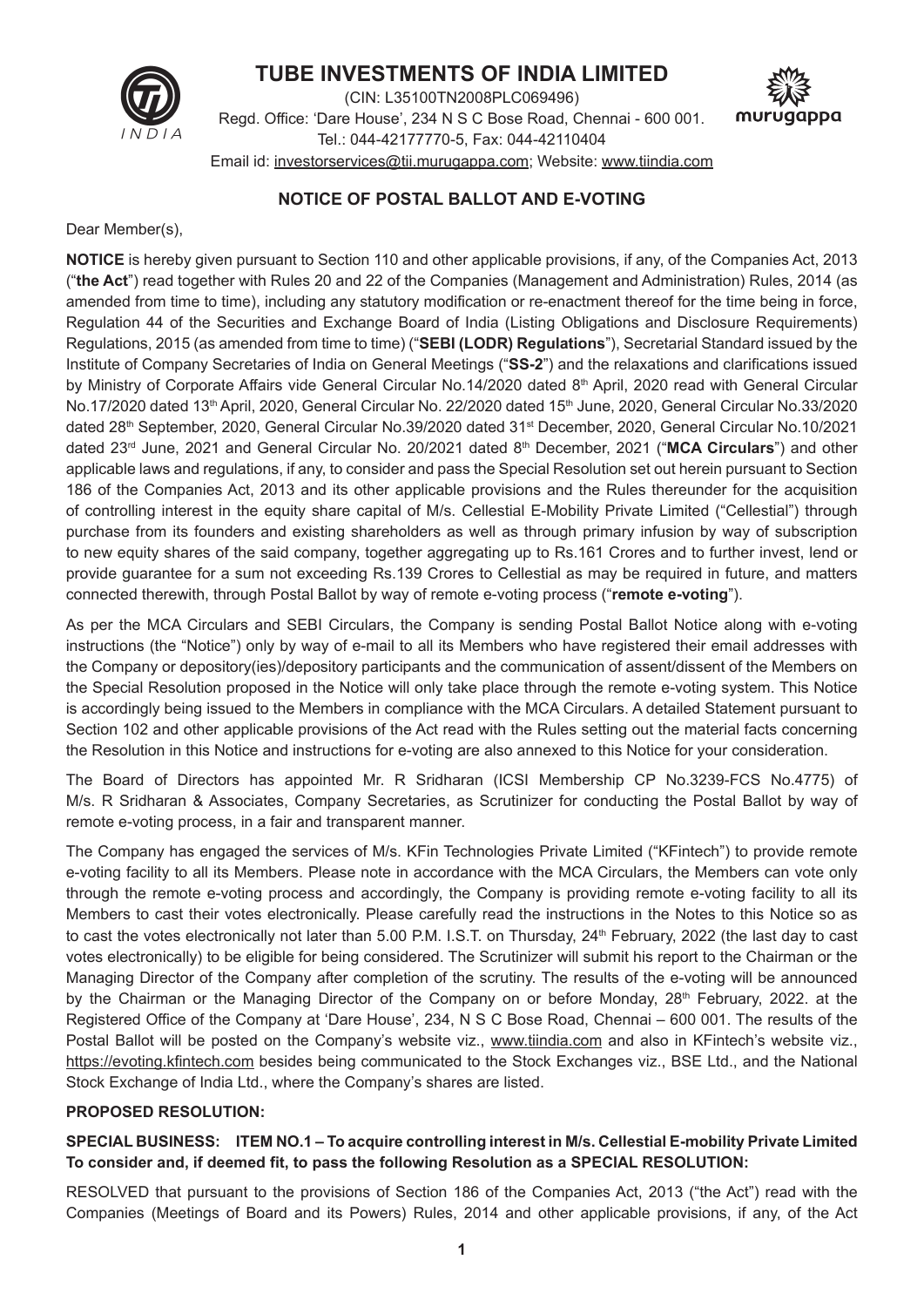(including any modification or re-enactment thereof for the time being in force) and the Rules made thereunder and subject to such approval(s), consent(s), sanction(s) and permission(s), if any, as may be necessary, consent of the Members of the Company be and is hereby accorded to the Board of Directors of the Company (hereinafter referred to as "the Board", which term shall be deemed to include, unless the context otherwise requires, any Committee of the Board or any director(s) or officer(s) authorized by the Board to exercise the powers conferred on the Board under this Resolution), to acquire controlling interest in the share capital of M/s. Cellestial E-Mobility Private Limited (hereinafter referred to as "Cellestial") by investing a sum not exceeding Rs.161 Crores (Rupees One Hundred and Sixty One Crores) towards the purchase of equity shares from the founders and other existing shareholders of Cellestial and subscribe to fresh equity shares to be issued by Cellestial, in one or more tranches and to further invest in, lend or provide guarantee for a sum not exceeding Rs.139 Crores (Rupees One Hundred and Thirty Nine Crores) to Cellestial as may be required in future, notwithstanding that the proposed investment, loan or guarantee aggregating to Rs.300 Crores (Rupees Three Hundred Crores), taken together with the Company's existing investment(s), loan(s), security(ies) or guarantee(s) in all other body corporates, will be in excess of the limits prescribed under Section 186 of the Act.

RESOLVED FURTHER that the Board be and is hereby authorised to make the proposed investment in Cellestial, provide loan or guarantee as aforesaid either directly from the Company or through a Wholly Owned Subsidiary (hereinafter referred to "WoS") to be incorporated as a vehicle to carry on the electric vehicle business.

RESOLVED FURTHER that the Board be and is hereby authorised to perform all acts, deeds, matters or things and take such decisions/steps as may be necessary, expedient or desirable, and to settle all matters arising out of and incidental thereto, and to sign and execute all deeds, agreements, applications, documents, undertakings and writings that may be required including those in connection with formation of the WoS on behalf of the Company as aforesaid, to subscribe to requisite number of shares as original subscriber to the Memorandum and Articles of Association of the WoS and to do all such acts, deeds, matters and things, as it may in its absolute discretion, deem fit, necessary or appropriate, on behalf of the Company for the purpose of giving effect to the aforesaid Resolution, without being required to seek any further consent or approval of the Company or otherwise to the end and intent that they shall be deemed to have been given all necessary approval thereto expressly by the authority of this Resolution.

> By Order of the Board For Tube Investments of India Ltd

Chennai S Suresh 24<sup>th</sup> January, 2022 **Company Secretary** 

#### **NOTES:**

- (a) The Statement pursuant to Section 102(1) and Section 110 of the Companies Act, 2013 (**"Act"**) read together with Rule 22 of the Companies (Management and Administration) Rules, 2014 setting out material facts is annexed hereto and forms part of the Postal Ballot Notice ("**Notice**").
- (b) In accordance with the provisions of the Act and Ministry of Corporate Affairs, Government of India's General Circular No.14/2020 dated  $8<sup>th</sup>$  April, 2020 read with General Circular No. 17/2020 dated 13<sup>th</sup> April, 2020, General Circular No. 22/2020 dated 15<sup>th</sup> June, 2020 and General Circular No. 33/2020 dated 28<sup>th</sup> September, 2020, General Circular No. 39/2020 dated 31<sup>st</sup> December, 2020, and General Circular No. 10/2021 dated 23rd June, 2021 General Circular No. 20/2021 dated 8th December, 2021 ("**MCA Circulars**") and the Securities and Exchange Board of India Circular Nos. SEBI/HO/CFD/CMD1/CIR/P/2020/79 dated 12<sup>th</sup> May, 2020 and SEBI/HO/CFD/CMD2/CIR/P/2021/11 dated 15<sup>th</sup> January, 2021 ("SEBI Circulars"), the Notice is being sent in electronic form only by email to those members whose names appear in the Register of Members/List of Beneficial Owners as received from Depositories i.e. National Securities Depository Limited ("**NSDL**")/Central Depository Services (India) Limited ("**CDSL**") and Registrar and Share Transfer Agent of the Company i.e.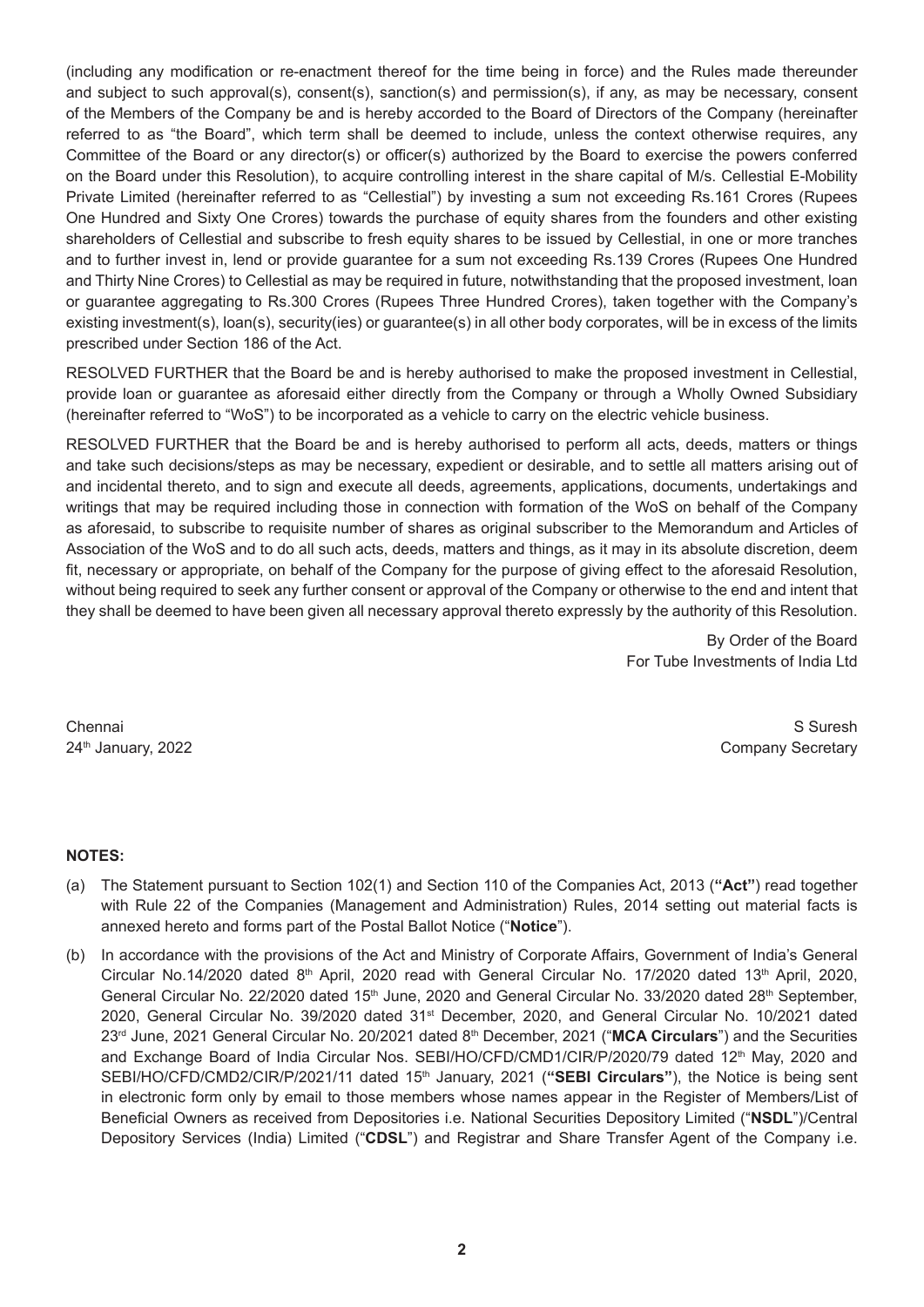KFin Technologies Private Limited (formerly known as KFintech Private Limited) ("**RTA**") as on 21st January, 2022 ("**Cut-Off Date"**) and who have or will register their email address with their Depository Participant(s) ("**DPs**") or with RTA in accordance with the process outlined in this Notice.

- (c) Voting rights shall be reckoned in proportion to the paid-up equity shares registered in the name of the Member as on the Cut-Off date. Only those Members whose names are appearing in the Register of Members/List of Beneficial Owners as on the Cut-Off Date shall be eligible to cast their votes through remote e-voting. A person who is not a Member on the Cut-Off Date should treat this Notice for information purposes only. It is however, clarified that all Members of the Company as on the Cut-Off Date (including those Members who may not have received this Notice due to non-registration of their e-mail addresses with the Company/ RTA/ Depositories) shall be entitled to vote in relation to the aforementioned Resolution in accordance with the process specified in this Notice.
- (d) In compliance with provisions of Section 108 and Section 110 and other applicable provisions of the Act, as amended, read together with the Rules 20 and 22 of Companies (Management and Administration) Rules, 2014 and Regulation 44 of the Securities and Exchange Board of India (Listing Obligations and Disclosure Requirements) Regulations, 2015 (hereinafter referred to as the **"SEBI (LODR) Regulations"**), Secretarial Standards–2 issued by the Institute of Company Secretaries of India, MCA Circulars and SEBI Circulars, the Company is pleased to offer remote e-voting facility to its Members. The Company has engaged the services of KFintech to provide remote e-voting facility to enable the Members to cast their votes electronically (hereinafter referred to as the **"remote e-voting"**). In accordance with the MCA Circulars and SEBI Circulars, physical copy of the Notice along with Postal Ballot Form and pre-paid business reply envelope will not be sent to the Members for this Postal Ballot. The communication of the assent or dissent of the Members would take place through the process of remote e-voting only.
- (e) Members may also note that the Postal Ballot Notice will also be available for download on the Company's website and on the website of stock exchanges (where the shares of the Company are listed i.e. the BSE Limited and the National Stock Exchange of India Limited) and also on the website of KFintech, https://evoting.kfintech.com
- (f) The remote e-voting period commences on Wednesday,  $26<sup>th</sup>$  January, 2022 at 9.00 A.M. I.S.T. and ends on Thursday, 24th February, 2022 at 5.00 P.M. I.S.T. The remote e-voting module shall be disabled by KFintech for voting thereafter. During this period, the Members of the Company holding shares in physical or electronic form, as on the Cut-Off Date may cast their vote by electronic means in the manner and process as mentioned in this Notice. Once the vote is cast by the Member, the Member shall not be allowed to change it or cast the vote again.
- (g) The Board of Directors of the Company has appointed Mr. R Sridharan (ICSI Membership CP No.3239-FCS No.4775) of M/s. R Sridharan & Associates, Company Secretaries, as the Scrutinizer for conducting the Postal Ballot through remote e-voting process, in a fair and transparent manner.
- (h) The Scrutinizer will submit his report to the Chairman or the Managing Director of the Company after completion of the scrutiny of the e-voting. The Scrutinizer's decision on the validity of votes cast will be final. The result of the Postal Ballot will be announced by the Chairman or the Managing Director of the Company on or before Monday, 28<sup>th</sup> February, 2022, i.e. not later than two working days from the conclusion of remote e-voting at the registered office of the Company.
- (i) The result of the Postal Ballot along with the Scrutinizer's Report will be placed on the Company's website and also on the website of KFintech at https://evoting.kfintech.com and shall be communicated to the Stock Exchanges where the Company's shares are listed.
- (j) The Resolution, if approved by the requisite majority of Members, shall be deemed to have been passed on the last date of remote e-voting, i.e., 24<sup>th</sup> February, 2022.
- (k) Relevant documents relating to the Postal Ballot Notice and the Statement pursuant to Section 102 of the Act shall be made available for inspection by the Members in accordance with applicable statutory requirement based on requests received by the Company for inspection at investorservices@tii.murugappa.com up to 24<sup>th</sup> February, 2022.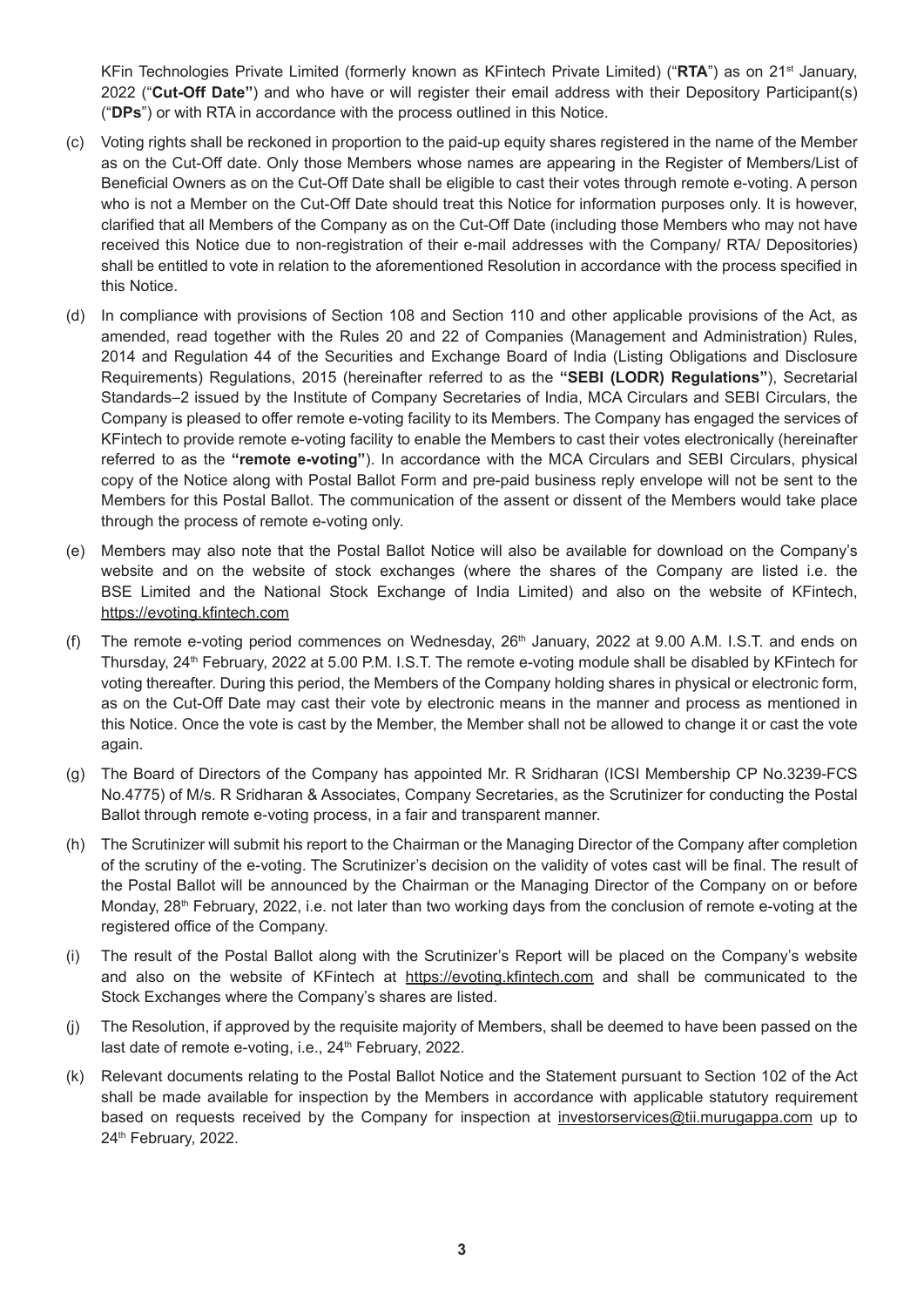#### **ANNEXURE TO THE NOTICE**

## **STATEMENT IN RESPECT OF ITEM NO.1 UNDER THE NOTICE PURSUANT TO SECTION 102 OF THE COMPANIES ACT, 2013**

#### **ITEM NO.1**

The Company ("TII") has been exploring new growth opportunities within clean mobility. In line with this strategy, the Company has recently embarked on an electric 3-wheeler (electric 3W) initiative.

The Company is also looking further in seeding quicker growth by way of acquisition under the inorganic route, proposing presently to add electric tractors business as part of its product portfolio.

The Members may note in this regard that in terms of number of units sold, India is one of the largest tractor markets, globally, selling about 9 lakh tractors per annum in the domestic market, on an average. India remains a highly lucrative tractor market because of the decreasing availability of farm labour and increasing levels of mechanization of agricultural practices. Easy credit availability, fund access and high usage of tractors in farming operations have made India to be one of the largest markets for tractors globally. With the easing of lockdowns, there is an improved demand being witnessed for agricultural machinery including tractors, due to higher Kharif sowing, good cash flows to farmers, timely and normal monsoon in the country and continued higher rural spending by the government. In addition to the existing opportunities in the farm sector, there is also continuous demand for tractors in haulage sector from various other industries like horticulture & vineyard, airport ground handling and logistic & fleet handling.

TII is considering a proposal from M/s. Cellestial E-mobility Private Limited (hereinafter referred to as "Cellestial") for an investment in its electric tractor business. Cellestial is a Hyderabad based start-up founded by Mr. Siddhartha Durairajan and Mr. Syed Mubasheer Ali (hereinafter referred to as "Founders"). Cellestial was incorporated in April 2019 to design and manufacture smart electric tractors powered by renewable and non-renewable sources of energy, aviation ground support electric equipment and other electric machinery.

Cellestial is conceived by a team of highly experienced professionals in the areas of automotive design, manufacturing and battery technology. Cellestial has already designed and manufactured the e-tractors prototype – developed two tractor prototypes for production. It expects to begin commercial production by start of financial year 2023. They already have an order book of 1400 orders for the supply of e-tractors through exclusive dealership/dealer network and it is expected to grow further in the coming months.

The electric tractors developed/being developed by Cellestial offer several advantages like a swappable battery and lower total cost of ownership compared to the current IC tractors. Besides, these electric tractors will also result in lower CO2 emissions, promote green farming and help take a step towards a circular economy.

The Company has, after consideration and careful evaluation of the proposal, decided that venturing into e-tractors would be a significant long-term growth opportunity for the Company.

Taking into account the above, the Board of Directors of the Company, at its meeting held on  $12<sup>th</sup>$  January, 2022, subject to successful negotiation with the Founders and existing shareholders of Cellestial, approved to acquire a controlling interest of up to 70% in the equity share capital of Cellestial, at an aggregate consideration not exceeding Rs.161 Crores, through a combination of secondary and primary purchase of shares. The proposed investment will result in secondary purchase of 97,647 equity shares of the face value of Rs.10/- each from the Founders and existing investors and primary subscription to 44,030 equity shares to be issued by Cellestial, as per details contained in the Resolution under the Notice.

The Company anticipates there may be a requirement for further infusion of funds in the form of loan or investment or provision of guarantee to the tune of Rs.139 Crores for Cellestial's operation.

With regard to the said acquisition of controlling interest in Cellestial, after successful negotiation and finalization thereof with the Founders and existing shareholders of Cellestial, a Share Subscription and Purchase Agreement, Shareholders' Agreement, and other definitive agreements ("hereinafter referred to as "the Agreements") have also been executed on 24<sup>th</sup> January, 2022 with Cellestial, its founders and existing investors. The acquisition transaction would be completed on obtaining of the Members' approval, by means of the Special Resolution as set out under Item no.1 of the accompanying Notice for the investment, and on satisfactory completion of the other Conditions Precedents as contained in the Agreements executed by the Company with the said Founders of Cellestial.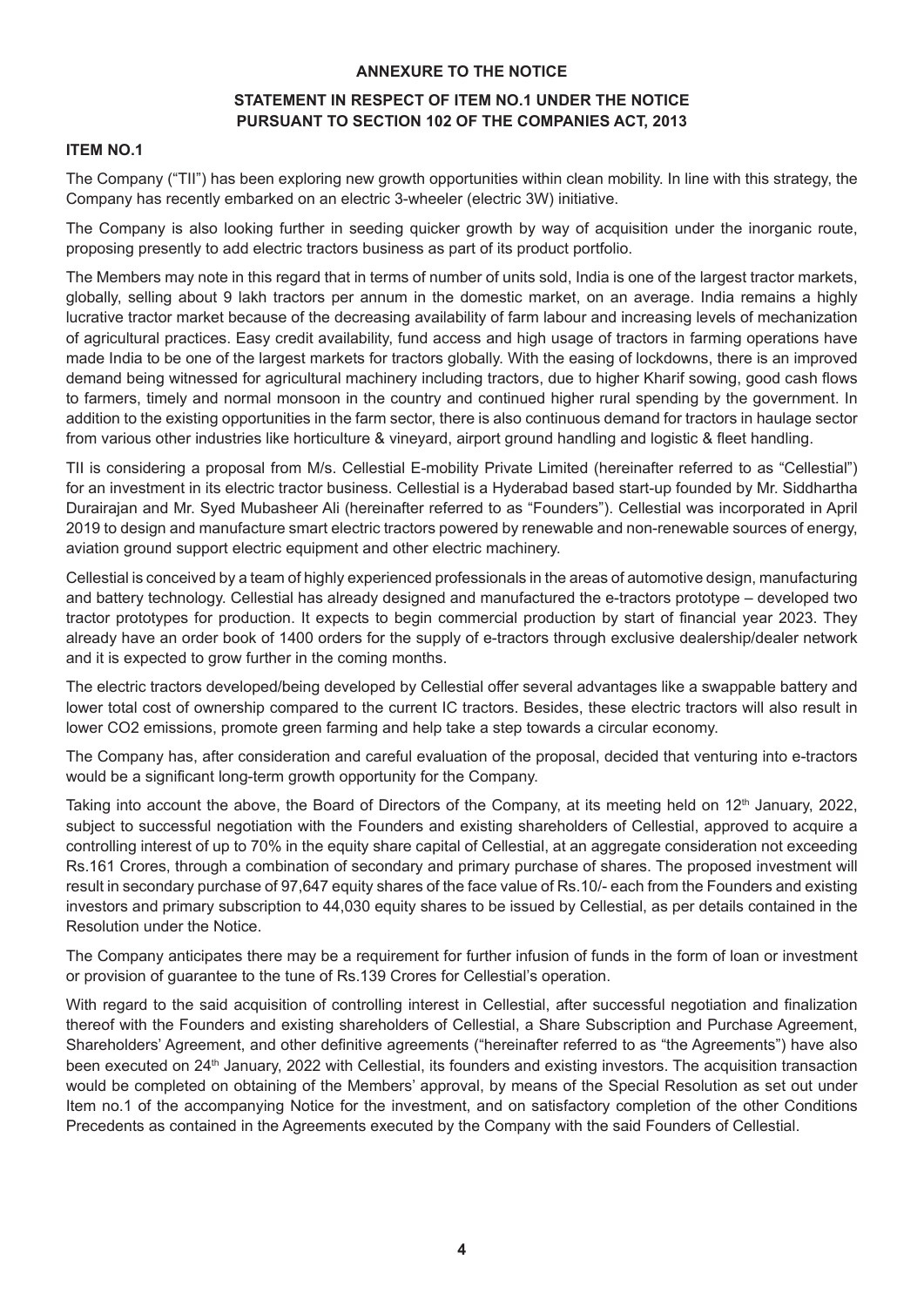The Members may note that the proposed investment comes at an attractive valuation compared to the revenue-multiples witnessed in the Indian EV sector in recent times. Considering that Cellestial has already developed prototypes which have been tested for technical feasibility, the time-to-market lead time is also expected to be short. Further work on improvements to the products and other launch-related activities are underway for commercial launch in the coming months. Cellestial electric tractors would also support the ESG (Environmental, Social and Governance) initiatives of the Company by ensuring zero carbon emission from its products and encourage green farming by the farming community.

The Members may note that the proposed investment in, loan or guarantee to Cellestial will be made either directly or through a Wholly Owned Subsidiary (hereinafter referred to "WoS") to be incorporated as a vehicle to carry on clean mobility business including electric 3W and other electric vehicle ventures.

The Board of Directors of the Company, at its meeting held on 12<sup>th</sup> January, 2022, subject to successful culmination of the acquisition of controlling interest in Cellestial, approved incorporation of WoS as a vehicle to carry on clean mobility business including electric 3W and other electric vehicle ventures, investment in Cellestial, subject to the approval of the Members.

The Company would be an original subscriber to the Memorandum and Articles of Association of the said WoS and it in turn, would acquire controlling interest in Cellestial. It is considered that if done through the WoS route, the same would ensure creation of a separate, specialized platform for better focus on clean mobility business, without cluttering the existing business platform of TII.

The Members may note in this regard that the acquisition of controlling interest in Cellestial by the Company will be funded through internal accruals and a small portion of debt raising may be resorted to for the funding, only if it is considered absolutely necessary.

The proposed investment by the Company for the acquisition of Cellestial, hence, will not add to or result in any significant stress on the financial position of TII, whether on a standalone or consolidated basis.

In terms of Section 186 of the Companies Act, 2013 ("Act"), a Company can *inter alia* invest or provide loans or give guarantees/securities up to 60% (sixty per cent) of its paid up share capital, free reserves, and securities premium account or 100% (one hundred per cent) of its free reserves and securities premium account, whichever is more.

The Members may note in the aforesaid regard that pursuant to their approval granted on  $30<sup>th</sup>$  November, 2020, the Company had executed a guarantee agreement in favour of State Bank of India for an aggregate amount of Rs.1,365 Crores towards fund-based facilities granted to the Company's subsidiary, M/s. CG Power and Industrial Solutions Limited ("CG Power"). As of 31<sup>st</sup> December, 2021, the outstanding amount towards the relevant credit facilities availed by CG Power was only Rs.335 Crores.

The Members may note that as the proposed investment/funding aggregating to Rs.300 Crores in Cellestial, as more specifically mentioned in the Resolution forming part of the Notice, together with the investments, loans and guarantees already made by the Company will exceed the limits prescribed under the said Section 186 of the Act, a prior approval of the Members of the Company is accordingly being sought by way of a Special Resolution for the present proposal.

The proposed acquisition in the manner as elaborated above is not a related party transaction for the Company and none of the promoter(s)/promoter group/group companies of the Company holds or has any interest whatsoever in the target company viz., Cellestial. Further, none of the Directors and Key Managerial Personnel and their relatives is concerned or interested, financially or otherwise, in the aforesaid Resolution.

The Board, accordingly, recommends the Resolution set out under Item No.1 for approval by the Members of the Company as a Special Resolution.

> By Order of the Board For Tube Investments of India Ltd.

Chennai S Suresh 24th January, 2022 Company Secretary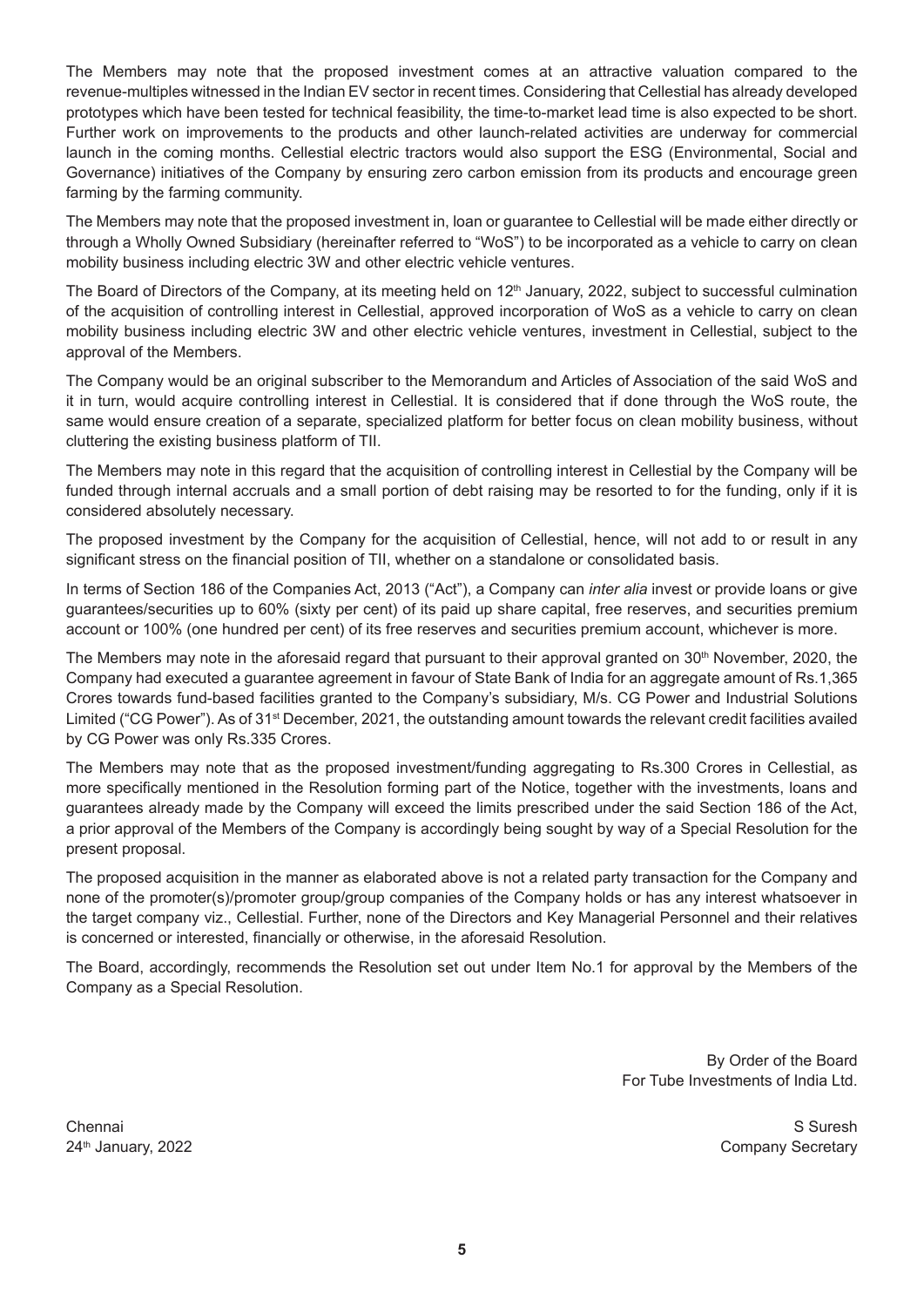## **INSTRUCTIONS FOR VOTING THROUGH REMOTE E-VOTING**

1. In compliance with the provisions of Sections 108, 110 and other applicable provisions of the Act, read with Rule 20 and Rule 22 of the Companies (Management and Administration) Rules, 2014, as amended, the MCA Circulars and Regulation 44 of the Securities and Exchange Board of India (Listing Obligations and Disclosure Requirements) Regulations, 2015 read with Circular dated 9<sup>th</sup> December, 2020 issued by SEBI on E-voting facility provided by Listed Entities, Secretarial Standard on General Meetings (SS-2) issued by the Institute of Company Secretaries of India and any amendments thereto, Members are provided with the facility to cast their votes electronically, through the E-voting services provided by M/s. KFin Technologies Private Limited ("KFintech") on the Resolution set forth in this Notice of Postal Ballot, through Remote E-voting.

 Members are requested to note that the Company is providing facility for Remote E-voting and the business is to be transacted through electronic voting system only.

#### **I. Information relating to Remote E-voting:**

- i. Day, date and time of commencement of voting through electronic means: Wednesday,  $26<sup>th</sup>$  January, 2022 at 9.00 A.M. (IST).
- ii. Day, date and time of end of voting through electronic means beyond which voting will not be allowed: Thursday, 24<sup>th</sup> February, 2022 till 5.00 P.M. (IST).
- iii. Details of Website: https://evoting.kfintech.com
- iv. Details of person to be contacted for issues relating to e-voting: Mr. G Vasanth Rao Chowdari, Manager – Corporate Registry, KFin Technologies Private Limited, Unit: Tube Investments of India Limited, Selenium Tower B, Plot No.31-32, Gachibowli, Financial District, Nanakramguda, Serilingampally Mandal, Hyderabad, Telangana – 500 032; Toll Free No.: 1800-309-4001; E-mail: evoting@kfintech.com
- v. Details of Scrutinizer: Mr. R Sridharan (ICSI Membership CP No.3239-FCS No.4775), M/s. R Sridharan & Associates, Company Secretaries.

#### **II. Instructions relating to Remote E-voting:**

 The manner of voting by (i) Individual Shareholders holding shares of the Company in Demat mode, (ii) Shareholders other than Individuals holding shares of the Company in Demat mode, and (iii) Shareholders holding shares of the Company in Physical mode, is explained in the instructions given hereinbelow:

#### **A. Individual Shareholders holding Shares of the Company in Demat mode:**

In terms of SEBI Circular No. SEBI/HO/CFD/CMD/CIR/P/2020/242 dated 9th December, 2020 on "e-voting facility provided by Listed Entities", Individual Shareholders holding shares of the Company in demat mode can cast their vote, by way of a single login credential, through their demat accounts/ websites of Depositories and Depository Participants (DPs), in order to increase the efficiency of the voting process.

 Individual demat account holders would be able to cast their vote without having to register again with the e-voting service provider (ESP) thereby not only facilitating seamless authentication but also the ease and convenience of participating in the e-voting process. Shareholders are advised to update their mobile number and e-mail address with their DPs to access e-voting facility.

The procedure to login and access remote e-voting, as devised by the Depositories/Depository Participant(s), is given below:

v **Login Method for Individual Shareholders holding Shares of the Company in Demat mode through National Securities Depository Limited ("NSDL") and Central Depository Services (India) Limited ("CDSL"):**

| <b>NSDL</b>                                                                                           | <b>CDSL</b>                                                                                            |
|-------------------------------------------------------------------------------------------------------|--------------------------------------------------------------------------------------------------------|
| Users already registered for IDeAS e-Services<br>facility of NSDL may follow the following procedure: | 1.   Users already registered for Easi/Easiest facility of<br>CDSL may follow the following procedure: |
| Visit URL: https://eservices.nsdl.com                                                                 | Visit URL: https://web.cdslindia.com/myeasi/home/<br>login or URL: www.cdslindia.com                   |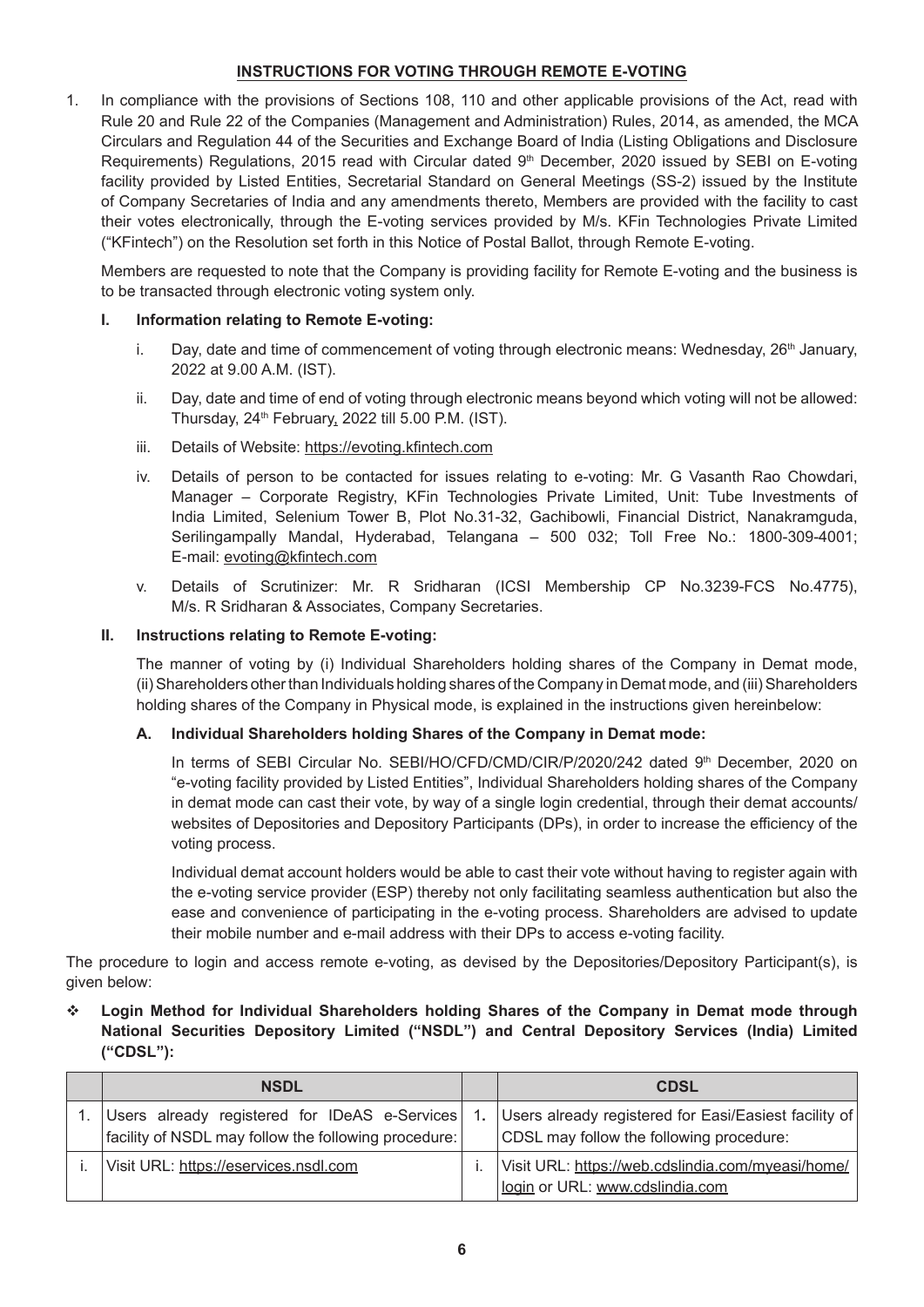|      | <b>NSDL</b>                                                                                                                                                                                                                                                                                                                                                                                                                                                                                                   |      | <b>CDSL</b>                                                                                                                                                                                                                                                                                                                                                                                   |
|------|---------------------------------------------------------------------------------------------------------------------------------------------------------------------------------------------------------------------------------------------------------------------------------------------------------------------------------------------------------------------------------------------------------------------------------------------------------------------------------------------------------------|------|-----------------------------------------------------------------------------------------------------------------------------------------------------------------------------------------------------------------------------------------------------------------------------------------------------------------------------------------------------------------------------------------------|
| ii.  | Click on the "Beneficial Owner" icon under "Login "<br>under "IDeAS" section.                                                                                                                                                                                                                                                                                                                                                                                                                                 | ii.  | Click on "New System Myeasi" icon/Login to Myeasi<br>option under Quick Login.                                                                                                                                                                                                                                                                                                                |
| iii. | On the new page, enter your User ID and Password.<br>Post successful authentication, click on "Access to<br>e-voting".                                                                                                                                                                                                                                                                                                                                                                                        | iii. | Login with your Registered User ID and Password.                                                                                                                                                                                                                                                                                                                                              |
| iv.  | You will see Company Name: "Tube Investments<br>of India Limited" on the next screen. Click on the<br>e-voting link available against "Tube Investments<br>of India Limited" or select e-voting service provider<br>"KFintech" and you will be re-directed to the e-voting<br>page of KFintech to cast your vote without any<br>further authentication, during the remote e-voting<br>period.                                                                                                                 | iv.  | You will see Company Name: "Tube Investments<br>of India Limited" on the next screen. Click on the<br>e-voting link available against "Tube Investments<br>of India Limited" or select e-voting service provider<br>"KFintech" and you will be re-directed to the e-voting<br>page of KFintech to cast your vote without any<br>further authentication, during the remote e-voting<br>period. |
| 2.   | Users not registered for IDeAS e-Services facility<br>of NSDL:                                                                                                                                                                                                                                                                                                                                                                                                                                                | 2.   | Users not registered for Easi/Easiest facility of<br>CDSL:                                                                                                                                                                                                                                                                                                                                    |
| i.   | To register click on the link:<br>https://eservices.nsdl.com                                                                                                                                                                                                                                                                                                                                                                                                                                                  | i.   | Option to register is available at: https://web.<br>cdslindia.com/myeasi/Registration/EasiRegistration                                                                                                                                                                                                                                                                                        |
| ii.  | Select "Register Online for IDeAS" or click on<br>the link: https://eservices.nsdl.com/SecureWeb/<br>IdeasDirectReg.jsp                                                                                                                                                                                                                                                                                                                                                                                       | ii.  | Proceed with completing the required fields.                                                                                                                                                                                                                                                                                                                                                  |
| iii. | Proceed with completing the required fields.                                                                                                                                                                                                                                                                                                                                                                                                                                                                  | iii. | After successful registration, please follow steps                                                                                                                                                                                                                                                                                                                                            |
| iv.  | After successful registration, please follow steps<br>given in Point No. 1 above to cast your vote.                                                                                                                                                                                                                                                                                                                                                                                                           |      | given in Point No.1 above to cast your vote.                                                                                                                                                                                                                                                                                                                                                  |
| 3.   | Users may directly access the e-voting module of<br>NSDL as per the following procedure:                                                                                                                                                                                                                                                                                                                                                                                                                      | 3.   | Users may directly access the e-voting module of<br>CDSL as per the following procedure:                                                                                                                                                                                                                                                                                                      |
| i.   | Visit URL: https://www.evoting.nsdl.com                                                                                                                                                                                                                                                                                                                                                                                                                                                                       | i.   | Visit URL: www.cdslindia.com                                                                                                                                                                                                                                                                                                                                                                  |
| ii.  | Click on the "Login" icon which is available under<br>"Shareholder/Member" section.                                                                                                                                                                                                                                                                                                                                                                                                                           | ii.  | Provide your Demat Account Number and PAN.                                                                                                                                                                                                                                                                                                                                                    |
| iii. | On the Login page, enter User ID (that is, your iii.<br>16-character demat account number held with<br>NSDL, starting with IN), Login Type, that is, through<br>typing Password (in case you are registered on<br>NSDL's e-voting platform)/through generation<br>of OTP (in case your mobile/e-mail address is<br>registered in your demat account) and Verification<br>Code as shown on the screen.                                                                                                         |      | System will authenticate user by sending OTP on<br>registered Mobile & Email as recorded in the Demat<br>Account.                                                                                                                                                                                                                                                                             |
| IV.  | On successful authentication, you will enter the<br>e-voting module of NSDL. Click on "Active E-voting<br>Cycles/VC or OAVMs" option under E-voting. You<br>will see Company Name: "Tube Investments of<br>India Limited" on the next screen. Click on the<br>e-voting link available against Tube Investments<br>of India Limited or select e-voting service provider<br>"KFintech" and you will be re-directed to the e-voting<br>page of KFintech to cast your vote without any<br>further authentication. | İV.  | On successful authentication, you will enter the<br>e-voting module of CDSL. Click on the e-voting<br>link available against "Tube Investments of India<br>Limited" or select E-Voting Service Provider<br>"KFintech" and you will be re-directed to the<br>e-voting page of KFintech to cast your vote without<br>any further authentication.                                                |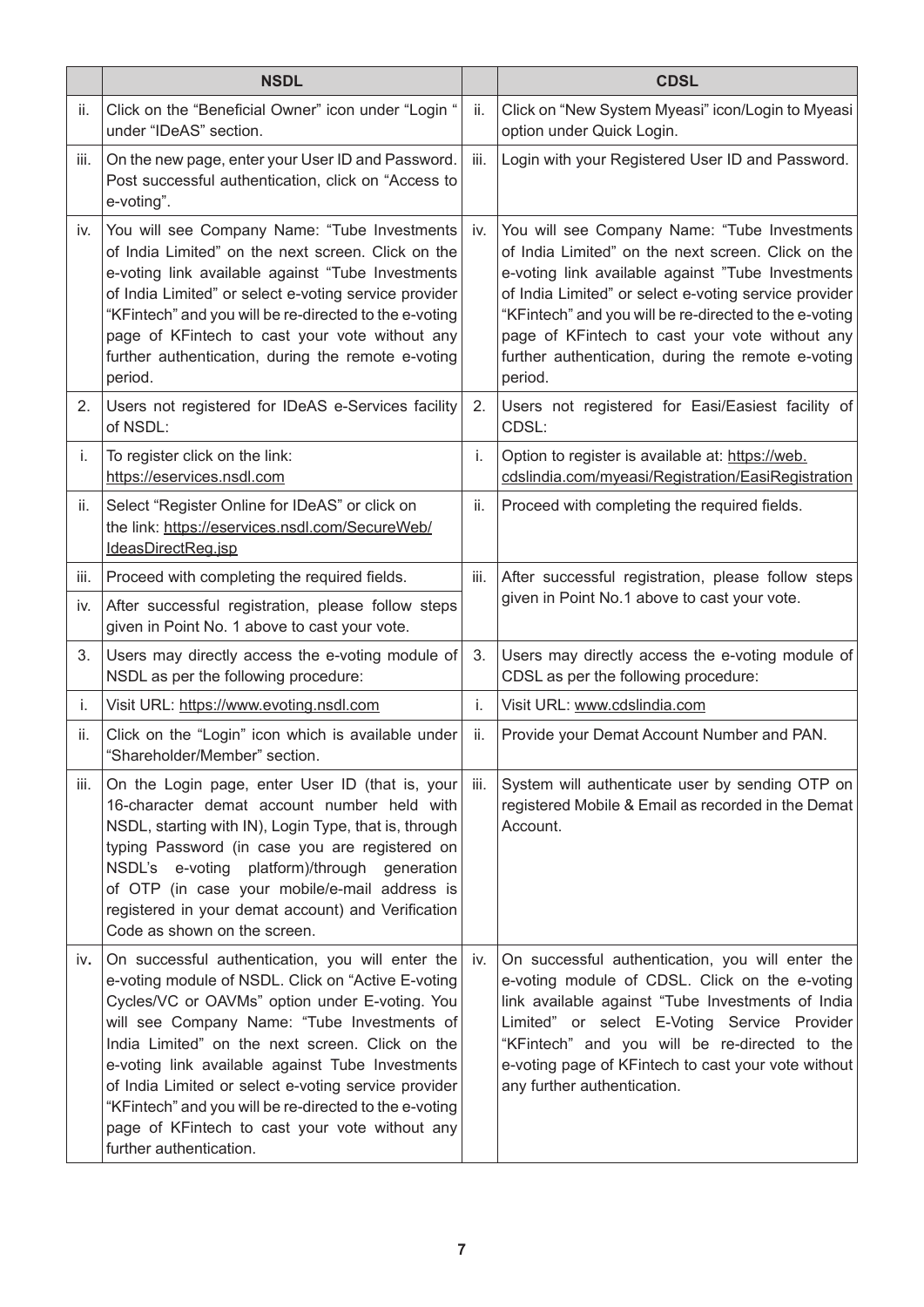# v **Login Method for Individual Members holding Shares of the Company in Demat mode through their Depository Participants:**

| i.                                                                                                                                                                   | You can also login using the login credentials of your Demat account through your Depository Participant<br>registered with NSDL/CDSL for e-voting facility.                                                                             |                                                                                                                                        |  |  |
|----------------------------------------------------------------------------------------------------------------------------------------------------------------------|------------------------------------------------------------------------------------------------------------------------------------------------------------------------------------------------------------------------------------------|----------------------------------------------------------------------------------------------------------------------------------------|--|--|
| ii.                                                                                                                                                                  | An option for "e-voting" will be available once you have successfully logged-in through your respective<br>logins. Click on the option "e-voting" and you will be redirected to e-voting modules of NSDL/CDSL (as may<br>be applicable). |                                                                                                                                        |  |  |
| iii.                                                                                                                                                                 | Click on options available against the Company's Name: Tube Investments of India Limited or E-Voting<br>Service Provider - KFintech.                                                                                                     |                                                                                                                                        |  |  |
| iv.                                                                                                                                                                  | You will be redirected to e-voting website of KFintech for casting your vote during the remote e-voting period<br>without any further authentication.                                                                                    |                                                                                                                                        |  |  |
| <b>Important Note:</b>                                                                                                                                               |                                                                                                                                                                                                                                          |                                                                                                                                        |  |  |
| Members who are unable to retrieve User ID/Password are advised to use Forgot User ID and Forgot Password<br>option available at the NSDL and CDSL websites.         |                                                                                                                                                                                                                                          |                                                                                                                                        |  |  |
| Helpdesk for Individual Shareholders holding Shares of the Company in Demat mode for any technical issues<br>related to login through Depository i.e. NSDL and CDSL: |                                                                                                                                                                                                                                          |                                                                                                                                        |  |  |
| Login type                                                                                                                                                           |                                                                                                                                                                                                                                          | Helpdesk details                                                                                                                       |  |  |
| Securities held with NSDL                                                                                                                                            |                                                                                                                                                                                                                                          | Please contact NSDL helpdesk by sending a request at evoting@nsdl.co.in<br>or call at Toll free nos.: 1800 1020 990 and 1800 22 44 30. |  |  |
| Securities held with CDSL                                                                                                                                            |                                                                                                                                                                                                                                          | Please contact CDSL helpdesk by sending a request at helpdesk.evoting@<br>cdslindia.com or contact at 022-23058738 or 022-23058542-43. |  |  |

## **B. Login method for e-voting for Shareholders other than Individual Shareholders holding Shares of the Company in Demat mode and Shareholders holding Shares in Physical mode**

| a. | Members whose email IDs are registered with the Company/Depository Participants, will receive an email |                                                                                                                 |  |  |
|----|--------------------------------------------------------------------------------------------------------|-----------------------------------------------------------------------------------------------------------------|--|--|
|    |                                                                                                        | from KFintech which includes details of E-Voting Event Number (EVEN), USER ID and password:                     |  |  |
|    | i.                                                                                                     | Launch internet browser by typing the URL: https://evoting.kfintech.com/                                        |  |  |
|    | ii.                                                                                                    | Enter the login credentials (i.e., User ID and password). In case of physical folio, User ID will be            |  |  |
|    |                                                                                                        | EVEN (E-Voting Event Number), followed by folio number. In case of Demat account, User ID will                  |  |  |
|    |                                                                                                        | be your DP ID and Client ID. However, if you are already registered with KFintech for e-voting, you             |  |  |
|    |                                                                                                        | can use your existing User ID and password for casting your vote.                                               |  |  |
|    | iii.                                                                                                   | After entering these details appropriately, click on "LOGIN".                                                   |  |  |
|    | iv.                                                                                                    | You will now reach password change Menu wherein you are required to mandatorily change your                     |  |  |
|    |                                                                                                        | password. The new password shall comprise of minimum 8 characters with at least one upper                       |  |  |
|    |                                                                                                        | case (A- Z), one lower case (a-z), one numeric value (0-9) and a special character ( $@, #,$ \$, etc.).         |  |  |
|    |                                                                                                        | The system will prompt you to change your password and update your contact details like mobile                  |  |  |
|    |                                                                                                        | number, email ID etc. on first login. You may also enter a secret question and answer of your choice            |  |  |
|    |                                                                                                        | to retrieve your password in case you forget it. It is strongly recommended that you do not share your          |  |  |
|    |                                                                                                        | password with any other person and that you take utmost care to keep your password confidential.                |  |  |
|    | V.                                                                                                     | You need to login again with the new credentials.                                                               |  |  |
|    | vi.                                                                                                    | On successful login, the system will prompt you to select the E-Voting Event Number for Tube                    |  |  |
|    |                                                                                                        | Investments of India Limited.                                                                                   |  |  |
|    | vii.                                                                                                   | On the voting page, enter the number of shares (which represents the number of votes) as on the                 |  |  |
|    |                                                                                                        | cut-off date i.e., 21 <sup>st</sup> January, 2022 under "FOR/AGAINST" or alternatively, you may partially enter |  |  |
|    |                                                                                                        | any number in "FOR" and partially in "AGAINST" but the total number in "FOR/AGAINST" taken                      |  |  |
|    |                                                                                                        | together should not exceed your total shareholding as on the cut-off date.                                      |  |  |
|    |                                                                                                        | Pursuant to Clause 16.5.3(e) of Secretarial Standard on General Meetings (SS-2) issued by the                   |  |  |
|    |                                                                                                        | Institute of Company Secretaries of India in case a Member abstains from voting on a Resolution                 |  |  |
|    |                                                                                                        | i.e., the Member neither assents nor dissents to the Resolution, then his/her/its vote will be treated          |  |  |
|    |                                                                                                        | as an invalid vote with respect to that Resolution.                                                             |  |  |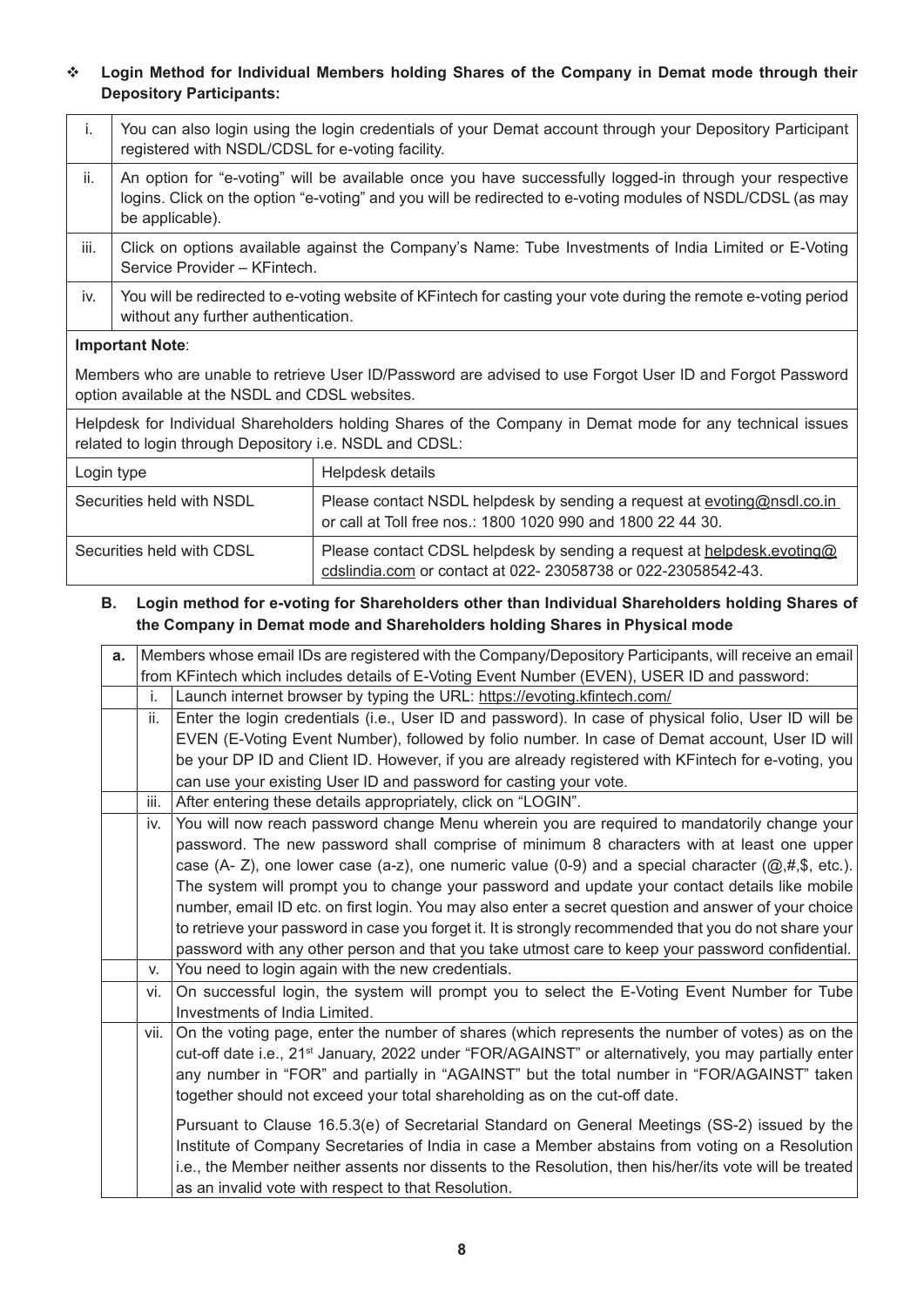|    | viii.                                                                                                   | Voting has to be done for each item of the Notice separately. In case you do not desire to cast your         |
|----|---------------------------------------------------------------------------------------------------------|--------------------------------------------------------------------------------------------------------------|
|    |                                                                                                         | vote on any specific item, it will be treated as abstained.                                                  |
|    | ix.                                                                                                     | Members holding multiple folios/demat accounts shall vote separately for each folio/demat account.           |
|    | х.                                                                                                      | You may then cast your vote by selecting an appropriate option and click on "Submit".                        |
|    | xi.                                                                                                     | A confirmation box will be displayed. Click "OK" to confirm else "CANCEL" to modify. Once you                |
|    |                                                                                                         | confirm, you will not be allowed to modify your vote. During the voting period, Members can login            |
|    |                                                                                                         | any number of times till they have voted on the Resolution.                                                  |
|    | xii.                                                                                                    | Corporate/Institutional Members (i.e. other than Individuals, HUF, NRIs, etc.) are also required to          |
|    |                                                                                                         | send scanned certified true copy (PDF Format) of the Board Resolution/Authority Letter, etc., together       |
|    |                                                                                                         | with attested specimen signature(s) of the duly authorised representative(s), to the Scrutinizer at          |
|    |                                                                                                         | e-mail ID: rsaevoting@gmail.com with a copy to evoting@kfintech.com and to the Company at                    |
|    |                                                                                                         | investorservices@tii.murugappa.com. They may also upload the same in the e-voting module in                  |
|    |                                                                                                         | their login. The scanned image of the above mentioned documents should be in the naming format               |
|    |                                                                                                         | "TII - Postal Ballot".                                                                                       |
|    |                                                                                                         | It should reach the Scrutinizer and the Company by email not later than Thursday, 24 <sup>th</sup> February, |
|    |                                                                                                         | 2022 (5.00 P.M. IST).                                                                                        |
| b. |                                                                                                         | In case of Members who have not registered their email addresses with the Company/Depository                 |
|    |                                                                                                         | Participant(s):                                                                                              |
|    | i.                                                                                                      | Members holding shares in Demat form can get their email ID registered by contacting their                   |
|    |                                                                                                         | respective Depository Participant.                                                                           |
|    | ii.                                                                                                     | Members holding shares in physical form may register their email address and mobile number with              |
|    |                                                                                                         | KFintech by accessing the link https://ris.kfintech.com/clientservices/mobilereg/mobileemailreg.aspx         |
|    |                                                                                                         | or by sending an email request at the email ID einward.ris@kfintech.com with a copy to                       |
|    |                                                                                                         | investorservices@tii.murugappa.com along with the copy of the signed request letter mentioning the           |
|    |                                                                                                         | Name, Address, Folio No., Email address and Mobile number of the Member, self-attested scanned               |
|    |                                                                                                         | copy of the PAN Card and self-attested scanned copy of any document (such as Driving License,                |
|    |                                                                                                         | Election Identity Card, Passport, etc.) in support of the address of the Member, for registering their       |
|    |                                                                                                         | email address and receiving the Notice of Postal Ballot and the e-voting instructions.                       |
| C. |                                                                                                         | Those Members who have already registered their email addresses are requested to keep their email            |
|    | addresses validated with their Depository Participants/the Company's Registrar & Transfer Agent,        |                                                                                                              |
|    | KFintech to enable servicing of notices/documents/Annual Reports electronically to their email address. |                                                                                                              |

## **Any Member who has forgotten the User ID and Password, may obtain/generate/retrieve the same from KFintech in the manner as mentioned below:**

i. If the mobile number of the Member is registered against Folio No./DP ID Client ID, the Member may send SMS:

MYEPWD <space> E-Voting Event Number + Folio No. or DP ID Client ID to **9212993399**.

**1. Example for NSDL:**

MYEPWD <SPACE> XXXXIN12345612345678

**2. Example for CDSL:**

MYEPWD <SPACE> XXXX1402345612345678

**3. Example for Physical:**

MYEPWD <SPACE> XXXX1234567890

- ii. If e-mail address and mobile number of the Member is registered against Folio No./DP ID Client ID, then on the home page of https://evoting.kfintech.com/ the Member may click "Forgot Password" and enter Folio No. or DP ID Client ID and PAN to generate a password.
- iii. Member may call on KFinTech's toll-free numbers 1800-309-4001 [from 9:00 A.M. (IST) to 6:00 P.M. (IST) on all working days].
- iv. Member may send an e-mail request to evoting@kfintech.com. After due verification of the request, User ID and password will be sent to the Member.
- v. If the Member is already registered with KFintech's e-voting platform, then he/she/it can use his/her/its existing password for logging-in.